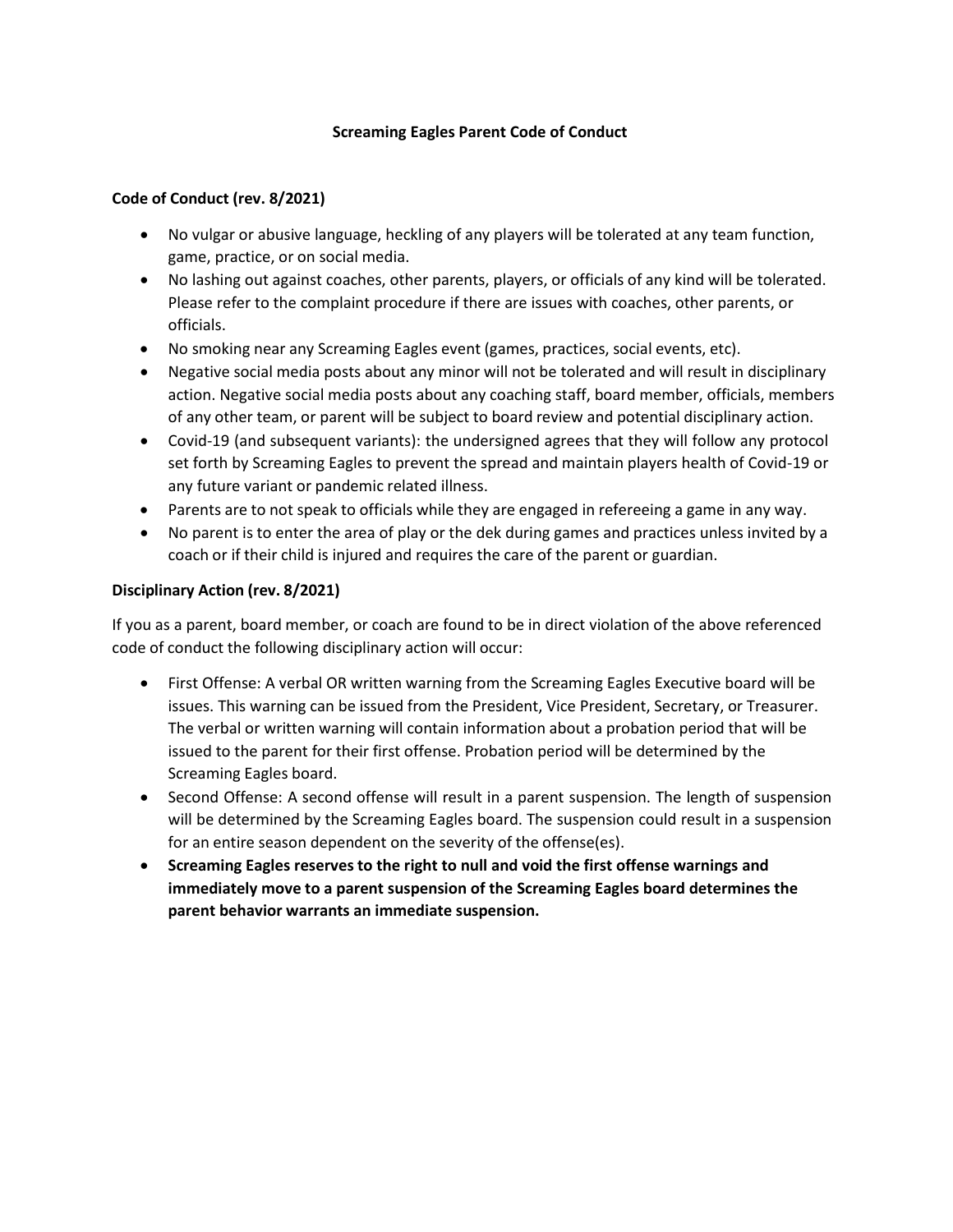• Appeals Process: All warnings, probation issuances, and suspensions will result in the parent being notified by email. If the parent disagrees with the disciplinary action decided upon by the board the parent is welcome to request a meeting with any member of the Screaming Eagles board in addition to the President and/or Vice President. If a parent disagrees with the disciplinary action, they must notify the Screaming Eagles in writing (via email) of their intent to appeal the decision set forth from the Screaming Eagles board. A meeting with the President and/or Vice President will be set within seven days in person or virtual. If the parent requests a meeting with the entire board

# **Letter of Intent (rev 8/2021):**

By submitting this letter of intent, we (parents and/or minor child) accept and certify our decision to play for the Screaming Eagles. We understand that once we are officially rostered on a Screaming Eagles team we will not play for any other team unless given specific permission from the coach of your current team. This intent applies for the current season in which you are rostered (example: November 2021 to October 2022). If you wish to no longer play for your team you must petition to your coach (via email) to be released from Screaming Eagles which would make you eligible under PACT rules to be rostered as a player on another team. This letter of intent does not prohibit you from playing or trying out for state or national bound teams.

### **Photo, Social Media, and Video Release (rev 8/2021):**

I give Screaming Eagles permission to use my minor child's photograph for display in areas that may include but are not limited to: The Screaming Eagles website, social media, printed/digital advertisements. If you NOT want your child's image to appear in these places you must contact the Screaming Eagles board to let them know prior to the start of the current season.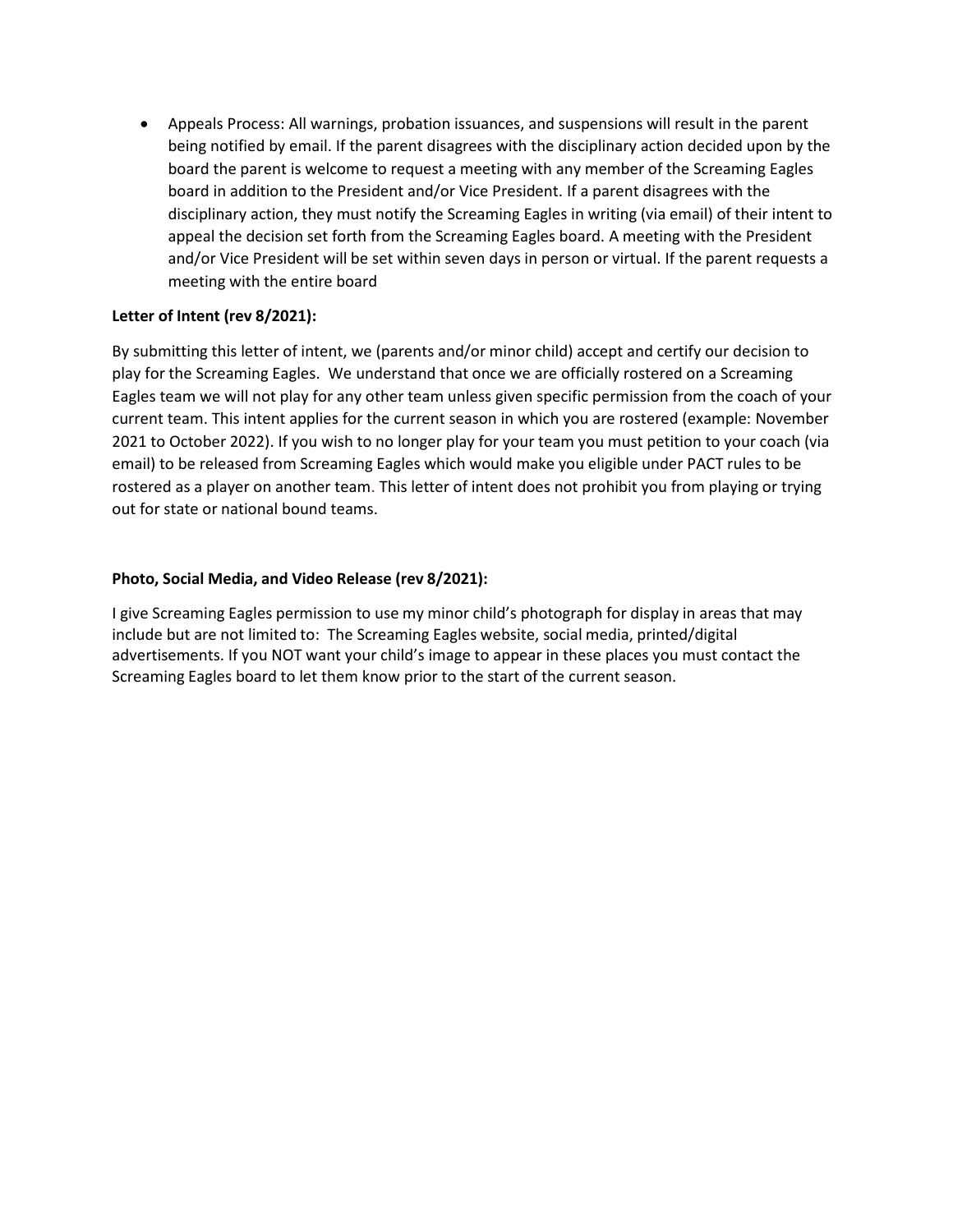### August 31, 2021

### **Proposed NEW Coaches Code of Conduct:**

For the boards consideration I submit the following coaches code of conduct (this would be new to our organization).

I, *insert coach name,* agree to the following:

- I will represent Screaming Eagles in a professional and courteous manner.
- I will not use abusive or vulgar language in front of any parents or children.
- I will foster an environment that is welcoming to all Screaming Eagles families.
- I will do my best to coach and teach the sport of dek hockey.
- I understand that if I breech the coaches code of conduct, I will be subject to disciplinary action from the Screaming Eagles board that could result in termination of my coaching position.